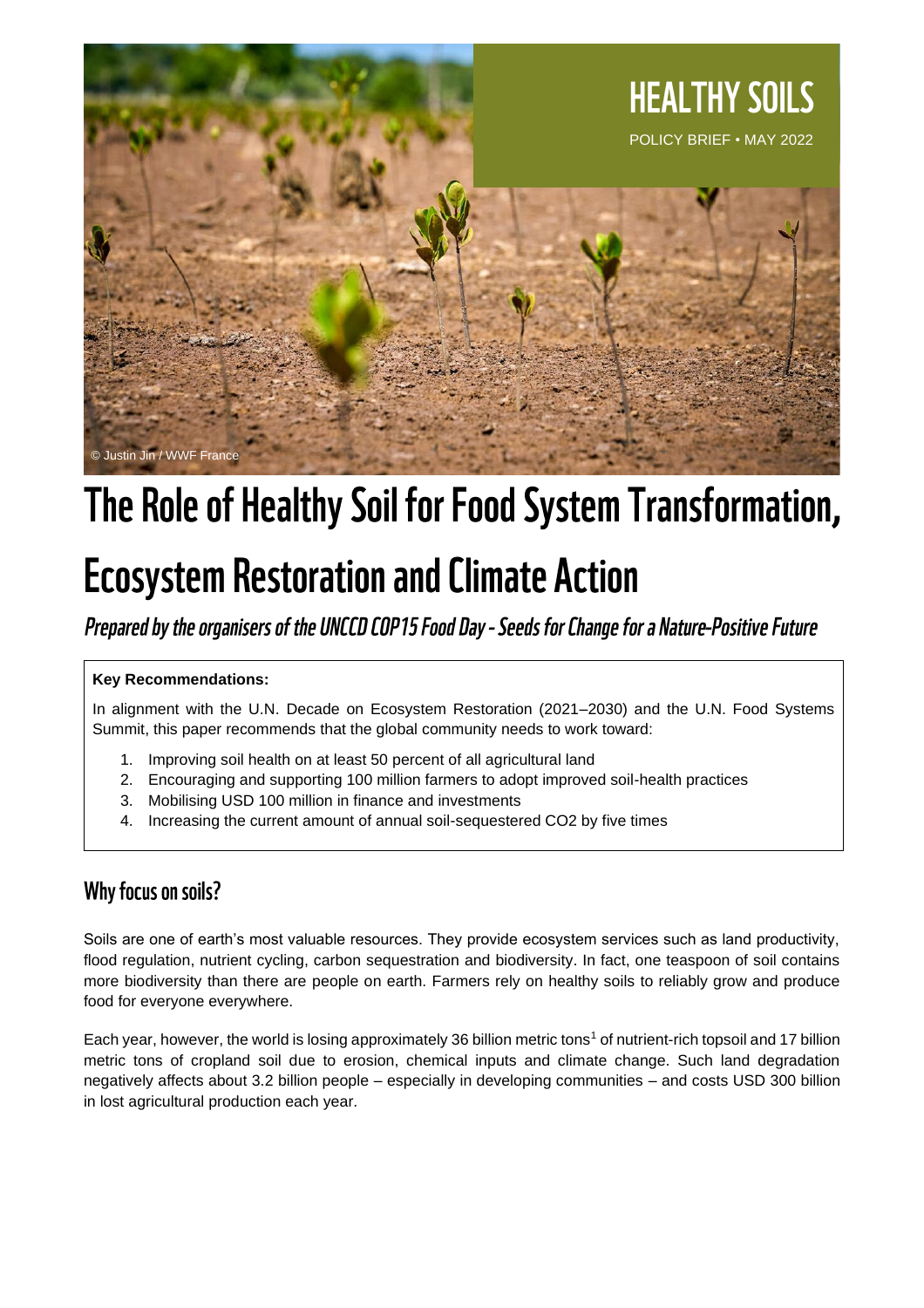Investing in healthy soils therefore has the potential to:

- Increase food and nutrition security
- Improve livelihoods
- Aid in climate change mitigation and adaptation goals
- Enhance biodiversity above and below ground
- Restore ecosystems

In short, soil health is essential for sustainable food system transformations.

## **Fast facts**

| $\frac{1}{3}$ of soils are degraded<br>worldwide, affecting an estimated<br>3.2 billion people <sup>2</sup> | Soils can store up to 4X more<br>carbon than terrestrial vegetation <sup>3</sup> | Soil erosion affects<br>roughly $\frac{1}{5}$ farmlands worldwide <sup>4</sup> |
|-------------------------------------------------------------------------------------------------------------|----------------------------------------------------------------------------------|--------------------------------------------------------------------------------|
|-------------------------------------------------------------------------------------------------------------|----------------------------------------------------------------------------------|--------------------------------------------------------------------------------|

### The importance of good stewardship for healthy soils

**Everyone** — farmers, policy makers, businesses, and individuals — **has some responsibility to promote and support healthy soil stewardship practices.** While it is tempting to think that individual farmers should take on the primary responsibility for soil health on their land, the challenges they face may require other stakeholders' involvement. For example, smallholders may lack access to financing that would allow them to transition into soil restoration activities. The Coalition of Action 4 Soil Health (CA4SH)<sup>5</sup> aims to lift such barriers in knowledge, implementation, monitoring, policy, and financial investment that currently constrain farmers from adopting and scaling healthy soil practices. To do this, multi-stakeholder actors must work together to:

- Align public and private stakeholders so that **soil health considerations are integrated in policy** across local, national, and global scales
- **Work with and empower smallholder farmers** by facilitating accessible and inclusive multistakeholder partnerships
- **Address technical barriers for monitoring of soil health indicators.** The CIFOR-ICRAF Soil-Plant Spectral Diagnostics Lab<sup>6</sup>, for example, uses visible, near-infrared (NIR) and mid-infrared (MIR) spectroscopy to provide the high-quality soil analytics.
- **Expand research** on soil health practices for developing agricultural communities
- Champion the business case for private investment in soil as a capital asset, and **significantly increase financial investments** by five to 10 times above current levels
- Significantly **increase the global land area that is under improved soil-health practices**

Equally important is the ability to measure results using achievable, measurable, and trackable targets. Already, CA4SH is working to **develop a systemic approach to improving soil health** that simultaneously benefits producers, the environment, the economy and strengthens climate change resilience and mitigation. These actions are aligned with the UNCCD's Land Degradation Neutrality (LDN) targets<sup>7</sup>, which promote efforts to monitor and improve soil organic carbon.<sup>8</sup>

CA4SH members — including states, corporations, researchers, civil society groups, farmers organisations, foundations, and non-governmental organisations (NGOs) — will **collaborate through regional hubs that support the specific needs and priorities of local stakeholders.**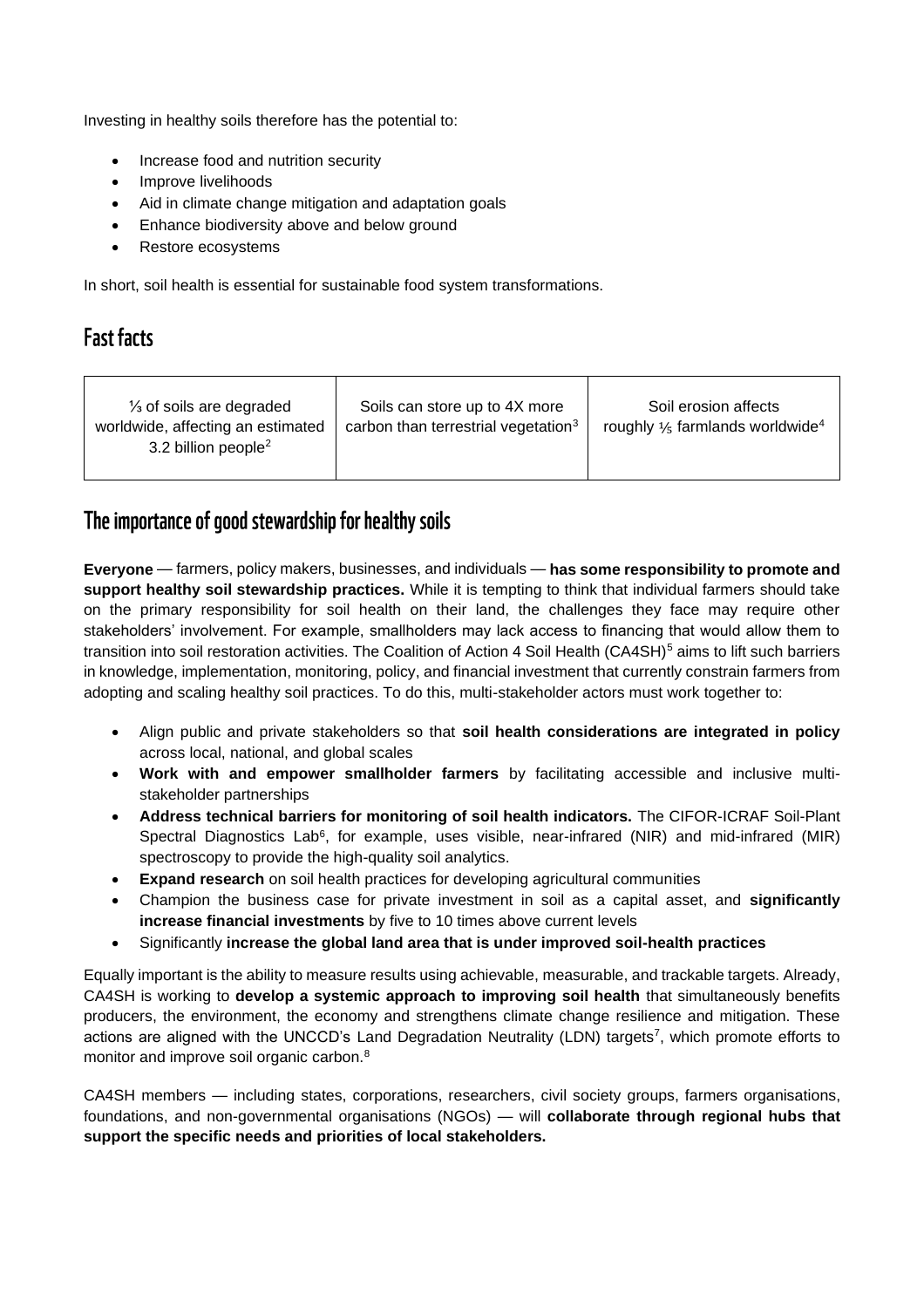Furthermore, CA4SH is not the only global partnership focused on improving global soil health. Other interdisciplinary groups include, but are not limited to:

- The **Landscape Restoration Transformative Partnership Platform (TPP),<sup>9</sup>** which works towards evidence-based solutions that will encourage people everywhere to implement equitable and sustainable landscape restoration practices at scale, including those that promote healthy soils.
- The Living Soils of the Americas (IICA)<sup>10</sup> a programme dedicated to enhancing Brazilian soils with agricultural incentives, among other things, that encourage farmers to update sustainable practices.
- The FAO **Global Soil Partnership (GSP)<sup>11</sup>** a globally-recognised mechanism that works to promote collective action for sustainable soil management.
- **4p1000: Soils for Food Security and Climate**<sup>12</sup> a plan that encourages Paris Climate Summit signatories to scale up regenerative farming, grazing and land-use practices.
- **The Soil Health Institute (SHI)**<sup>13</sup> a nonprofit which seeks to safeguard and enhance the vitality and productivity of soil through scientific research and advancement.
- The **Global Soil Health Partnership (SHP)** a farmer-led organisation that promotes the adoption of soil health practices for economic and environmental benefit.
- The **UNCCD**, which calls broadly for LDN and supports many other soil stewardship initiatives.

Therefore, it is essential to find synergies with existing initiatives that are promoting soil health.